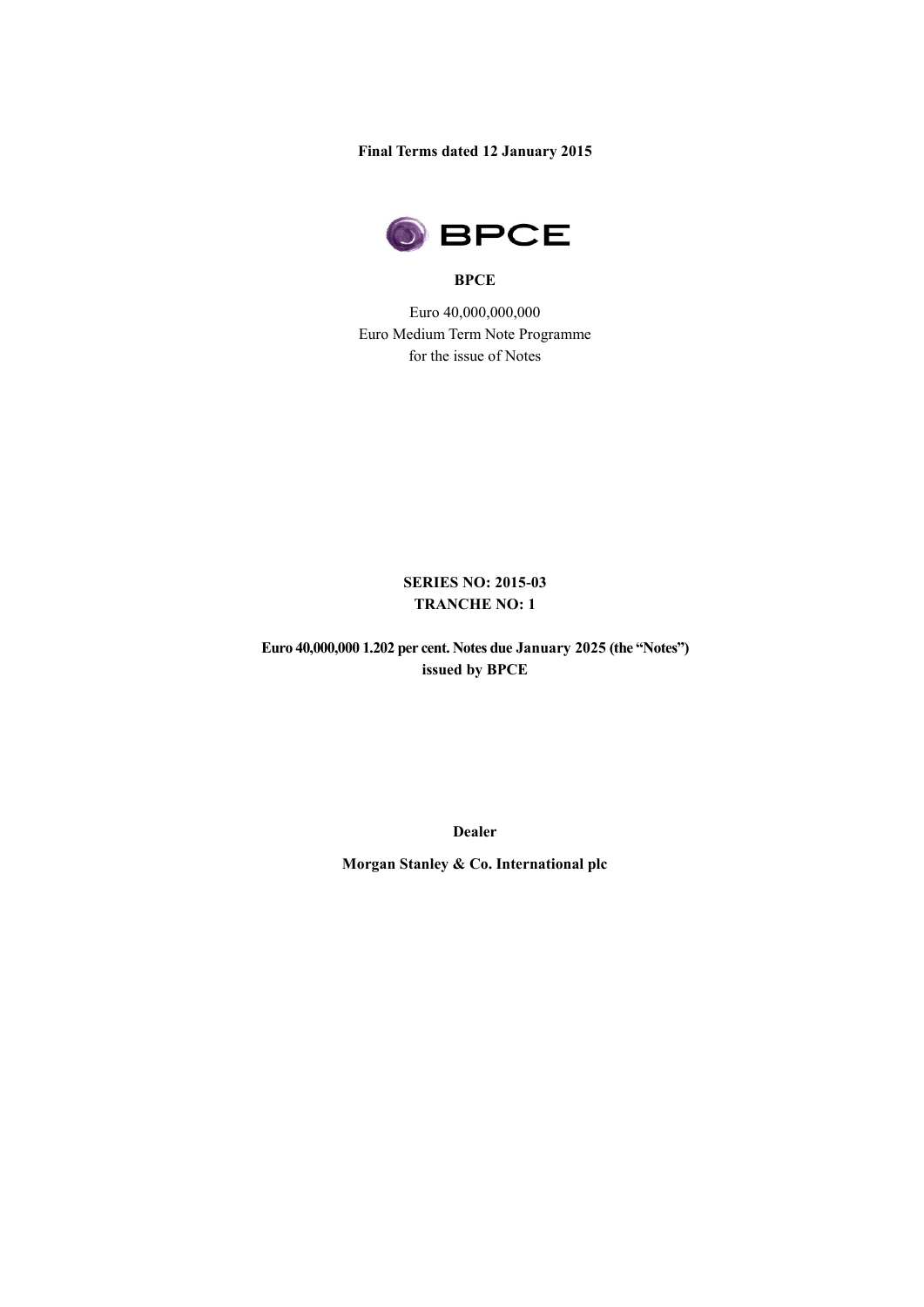## **PART A – CONTRACTUAL TERMS**

Terms used herein shall be deemed to be defined as such for the purposes of the Conditions (the "**Conditions**") set forth in the Base Prospectus dated 20 November 2014 which received visa n°14-610 from the *Autorité des marchés financiers* (the "**AMF**") on 20 November 2014 which constitutes a base prospectus for the purposes of the Prospectus Directive (Directive 2003/71/EC), as amended (the "**Prospectus Directive**").

This document constitutes the Final Terms of the Notes described herein for the purposes of Article 5.4 of the Prospectus Directive and must be read in conjunction with such Base Prospectus. Full information on the Issuer and the offer of the Notes is only available on the basis of the combination of these Final Terms and the Base Prospectus. The Base Prospectus is available for viewing at the office of the Fiscal Agent or each of the Paying Agents and on the website of the AMF (www.amf-france.org) and copies may be obtained from BPCE, 50 avenue Pierre Mendès-France, 75013 Paris, France.

| 1. | Issuer:                    |                                             | <b>BPCE</b>                                                                                                                                                     |
|----|----------------------------|---------------------------------------------|-----------------------------------------------------------------------------------------------------------------------------------------------------------------|
| 2. | (i)                        | Series Number:                              | 2015-03                                                                                                                                                         |
|    | (ii)                       | Tranche Number:                             | 1                                                                                                                                                               |
|    | (iii)                      | Date on which the Notes become<br>fungible: | Not Applicable                                                                                                                                                  |
| 3. |                            | Specified Currency or Currencies:           | Euro                                                                                                                                                            |
| 4. |                            | Aggregate Nominal Amount:                   |                                                                                                                                                                 |
|    | (i)                        | Series:                                     | Euro 40,000,000                                                                                                                                                 |
|    | (ii)                       | Tranche:                                    | Euro 40,000,000                                                                                                                                                 |
| 5. | Issue Price:               |                                             | 100.00 per cent. of the Aggregate Nominal Amount                                                                                                                |
| 6. | Specified Denomination(s): |                                             | Euro 100,000                                                                                                                                                    |
| 7. | (i)                        | Issue Date:                                 | 14 January 2015                                                                                                                                                 |
|    | (ii)                       | <b>Interest Commencement Date:</b>          | 14 January 2015                                                                                                                                                 |
| 8. |                            | <b>Interest Basis:</b>                      | 1.202 per cent. Fixed Rate                                                                                                                                      |
|    |                            |                                             | (further particulars specified below)                                                                                                                           |
| 9. |                            | Maturity Date:                              | 14 January 2025                                                                                                                                                 |
|    |                            | 10. Redemption Basis:                       | Subject to any purchase and cancellation or early<br>redemption, the Notes will be redeemed on the Maturity<br>Date at 100.00 per cent. of their nominal amount |
|    |                            | 11. Change of Interest Basis:               | Not Applicable                                                                                                                                                  |
|    |                            | 12. Put/Call Options:                       | Not Applicable                                                                                                                                                  |
|    | 13. $(i)$                  | Status of the Notes:                        | <b>Unsubordinated Notes</b>                                                                                                                                     |
|    |                            |                                             |                                                                                                                                                                 |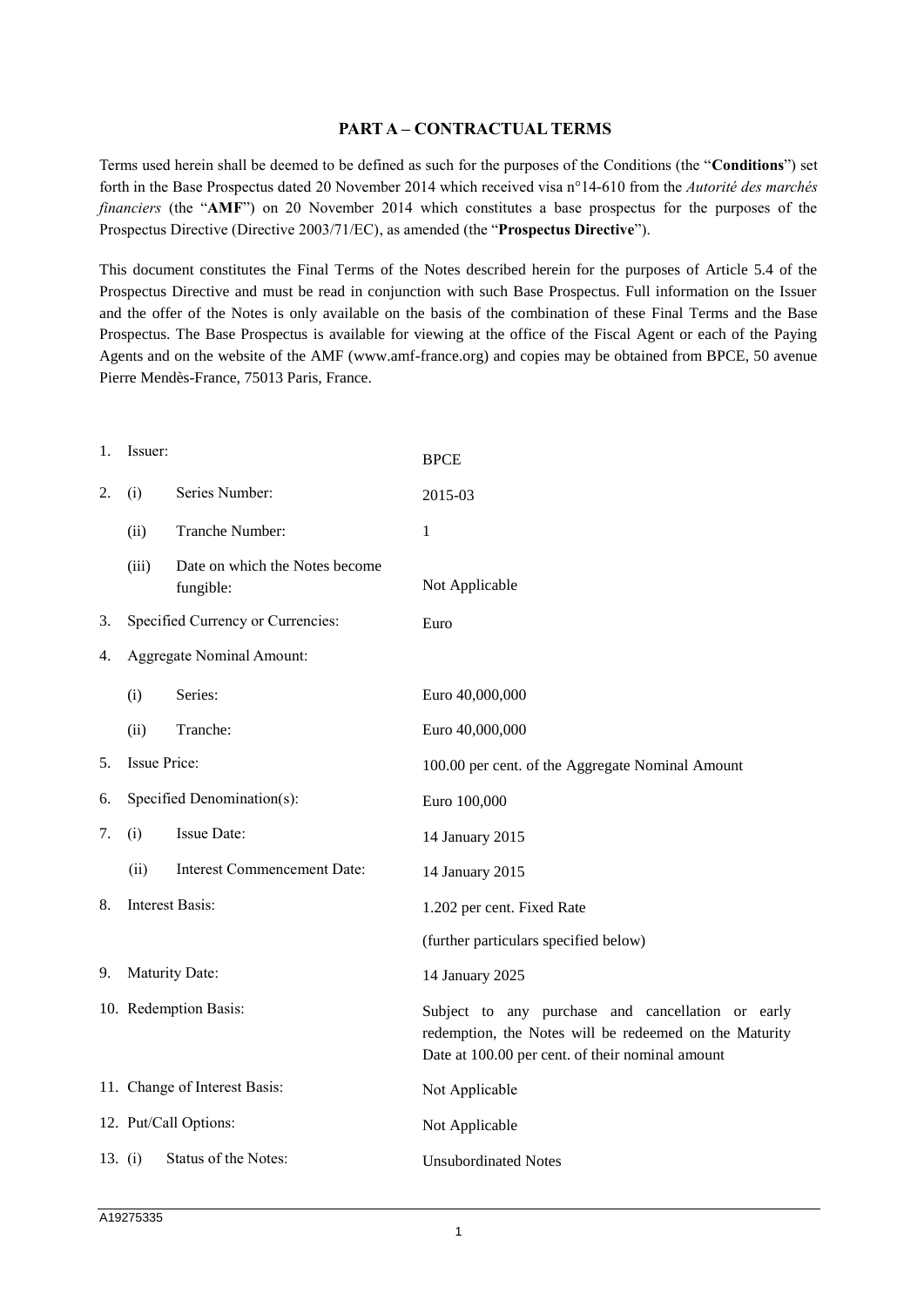| (ii) | Dates of the corporate authorisations Decision of the <i>Directoire</i> of the Issuer |                                             |  |  |                                                           |  |  |  | dated |
|------|---------------------------------------------------------------------------------------|---------------------------------------------|--|--|-----------------------------------------------------------|--|--|--|-------|
|      | for issuance of Notes obtained:                                                       |                                             |  |  | 28 April 2014 and decision of Mr. Jean-Philippe Berthaut, |  |  |  |       |
|      |                                                                                       | Head of Group Funding, dated 6 January 2015 |  |  |                                                           |  |  |  |       |

# **PROVISIONS RELATING TO INTEREST (IF ANY) PAYABLE**

|       | 14. Fixed Rate Note Provisions                | Applicable                                                                                                           |
|-------|-----------------------------------------------|----------------------------------------------------------------------------------------------------------------------|
| (i)   | Rate of Interest:                             | 1.202 per cent. per annum payable in arrear on each<br><b>Interest Payment Date</b>                                  |
| (ii)  | Interest Payment Date(s):                     | 14 January in each year commencing on 14 January 2016                                                                |
| (iii) | <b>Fixed Coupon Amount:</b>                   | Rate of Interest x Specified Denomination x Day Count<br>Fraction per Note of Euro 100,000 Specified<br>Denomination |
| (iv)  | Broken Amount(s):                             | Not Applicable                                                                                                       |
| (v)   | Day Count Fraction:                           | Actual/Actual (ICMA)                                                                                                 |
| (vi)  | <b>Determination Dates:</b>                   | 14 January in each year                                                                                              |
|       | 15. Floating Rate Note Provisions             | Not Applicable                                                                                                       |
|       | 16. Zero Coupon Note Provisions               | Not Applicable                                                                                                       |
|       | 17. Inflation Linked Interest Note Provisions | Not Applicable                                                                                                       |

## **PROVISIONS RELATING TO REDEMPTION**

|                                           | 18. Call Option                                                                                                                                                                              | Not Applicable                                                  |
|-------------------------------------------|----------------------------------------------------------------------------------------------------------------------------------------------------------------------------------------------|-----------------------------------------------------------------|
| 19. Put Option                            |                                                                                                                                                                                              | Not Applicable                                                  |
| 20. Final Redemption Amount of each Note: |                                                                                                                                                                                              | Euro 100,000 per Note of Euro 100,000 Specified<br>Denomination |
|                                           | Inflation Linked Notes - Provisions relating<br>to the Final Redemption Amount:                                                                                                              | Not Applicable                                                  |
|                                           | 21. Early Redemption Amount                                                                                                                                                                  |                                                                 |
| (i)                                       | Early Redemption Amount(s) of each<br>Note payable on redemption for<br>taxation reasons (Condition $6(g)$ ), for<br>illegality (Condition $6(j)$ ) or on event<br>of default (Condition 9): | Euro 100,000 per Note of Euro 100,000 Specified<br>Denomination |
| (ii)                                      | Redemption for taxation reasons<br>permitted on days others than Interest<br>Payment Dates (Condition 6(g)):                                                                                 | Yes                                                             |
| (iii)                                     | Unmatured Coupons to become void<br>upon early redemption (Materialised<br>Bearer Notes only) (Condition 7(f)):                                                                              | Not Applicable                                                  |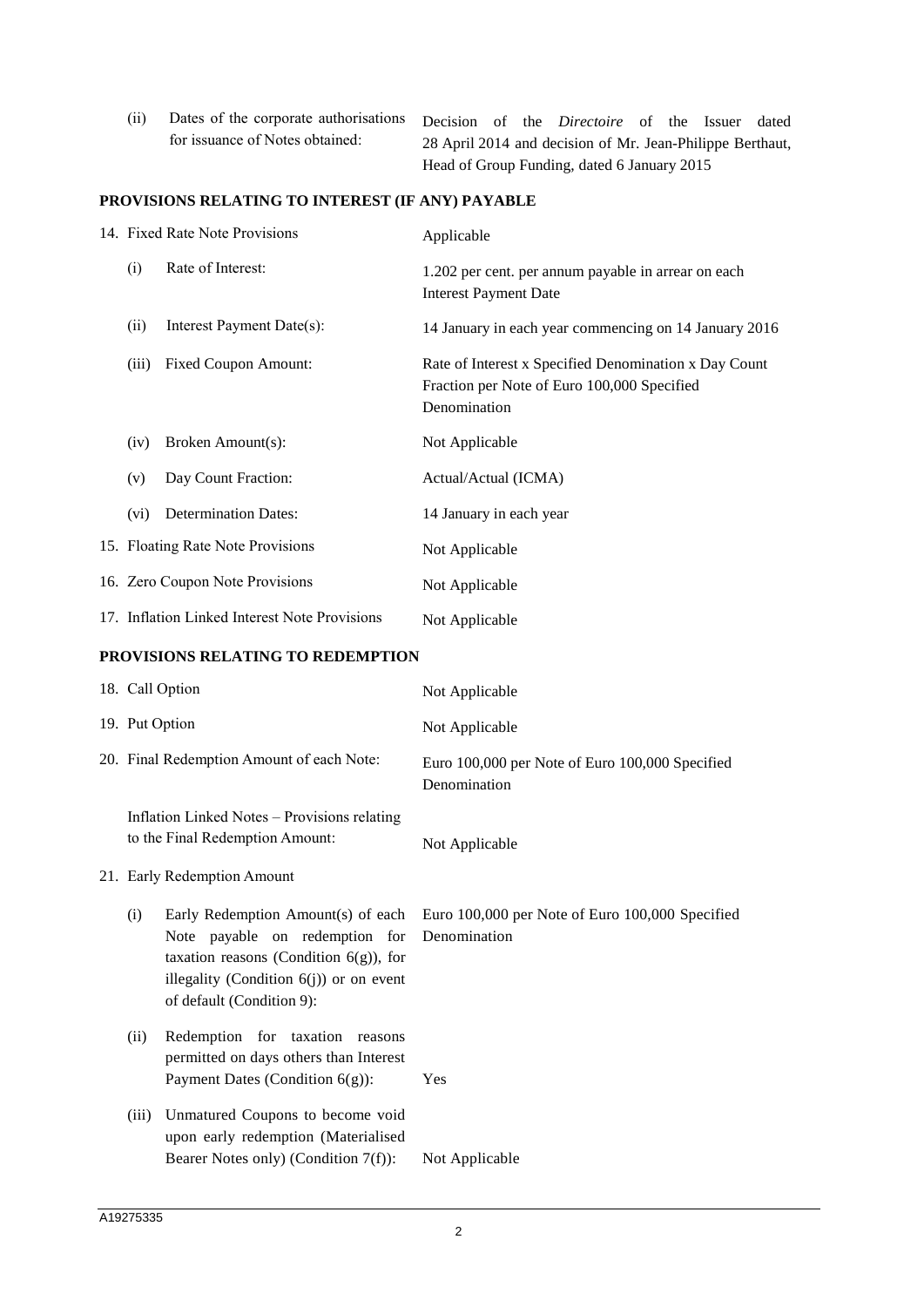## **GENERAL PROVISIONS APPLICABLE TO THE NOTES**

|                                                                                                                             | 22. Form of Notes:                                                                                                   | <b>Dematerialised Notes</b>                                                                                                                 |
|-----------------------------------------------------------------------------------------------------------------------------|----------------------------------------------------------------------------------------------------------------------|---------------------------------------------------------------------------------------------------------------------------------------------|
| (i)                                                                                                                         | Form of Dematerialised Notes:                                                                                        | Bearer form (au porteur)                                                                                                                    |
| (ii)                                                                                                                        | <b>Registration Agent:</b>                                                                                           | Not Applicable                                                                                                                              |
| (iii)                                                                                                                       | Temporary Global Certificate:                                                                                        | Not Applicable                                                                                                                              |
| (iv)                                                                                                                        | Applicable TEFRA exemption:                                                                                          | Not Applicable                                                                                                                              |
|                                                                                                                             | 23. Financial Centre(s):                                                                                             | Not Applicable                                                                                                                              |
| 24. Talons for future Coupons or Receipts to be<br>attached to Definitive Notes (and dates on<br>which such Talons mature): |                                                                                                                      | Not Applicable                                                                                                                              |
|                                                                                                                             | 25. Details relating to Instalment Notes: amount<br>of each instalment, date on which each<br>payment is to be made: | Not Applicable                                                                                                                              |
| 26. Redenomination provisions:                                                                                              |                                                                                                                      | Not Applicable                                                                                                                              |
| 27. Purchase in accordance with Articles L.213-<br>1 A and D.213-1 A of the French Code<br>monétaire et financier:          |                                                                                                                      | Applicable                                                                                                                                  |
|                                                                                                                             |                                                                                                                      |                                                                                                                                             |
|                                                                                                                             | 28. Consolidation provisions:                                                                                        | Not Applicable                                                                                                                              |
| 29. Masse:                                                                                                                  |                                                                                                                      | Contractual Masse shall apply                                                                                                               |
|                                                                                                                             |                                                                                                                      | Name and address of the Representative:<br>Mr. Sylvain THOMAZO<br>20, rue Victor Bart<br>78000 Versailles<br>France                         |
|                                                                                                                             |                                                                                                                      | Name and address of the alternate Representative:<br>Mrs. Sandrine D'HAUSSY<br>69, avenue Gambetta<br>94100 Saint Maur des Fosses<br>France |
|                                                                                                                             |                                                                                                                      | The Representative will receive a remuneration of<br>Euro 2,000 (excluding VAT) per year.                                                   |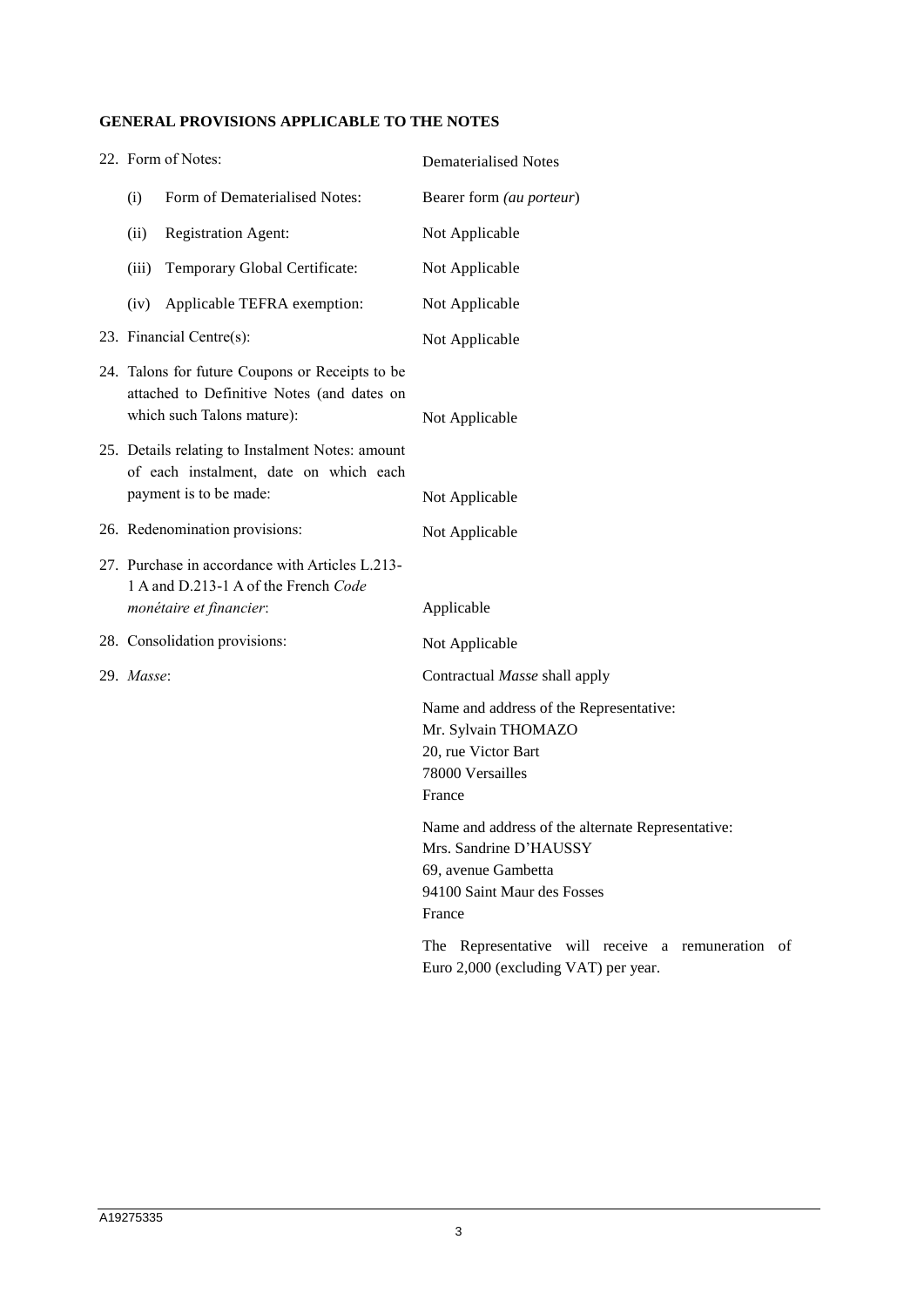## **RESPONSIBILITY**

The Issuer accepts responsibility for the information contained in these Final Terms.

Signed on behalf of BPCE

Duly represented by :

Jean-Philippe BERTHAUT, Head of Group Funding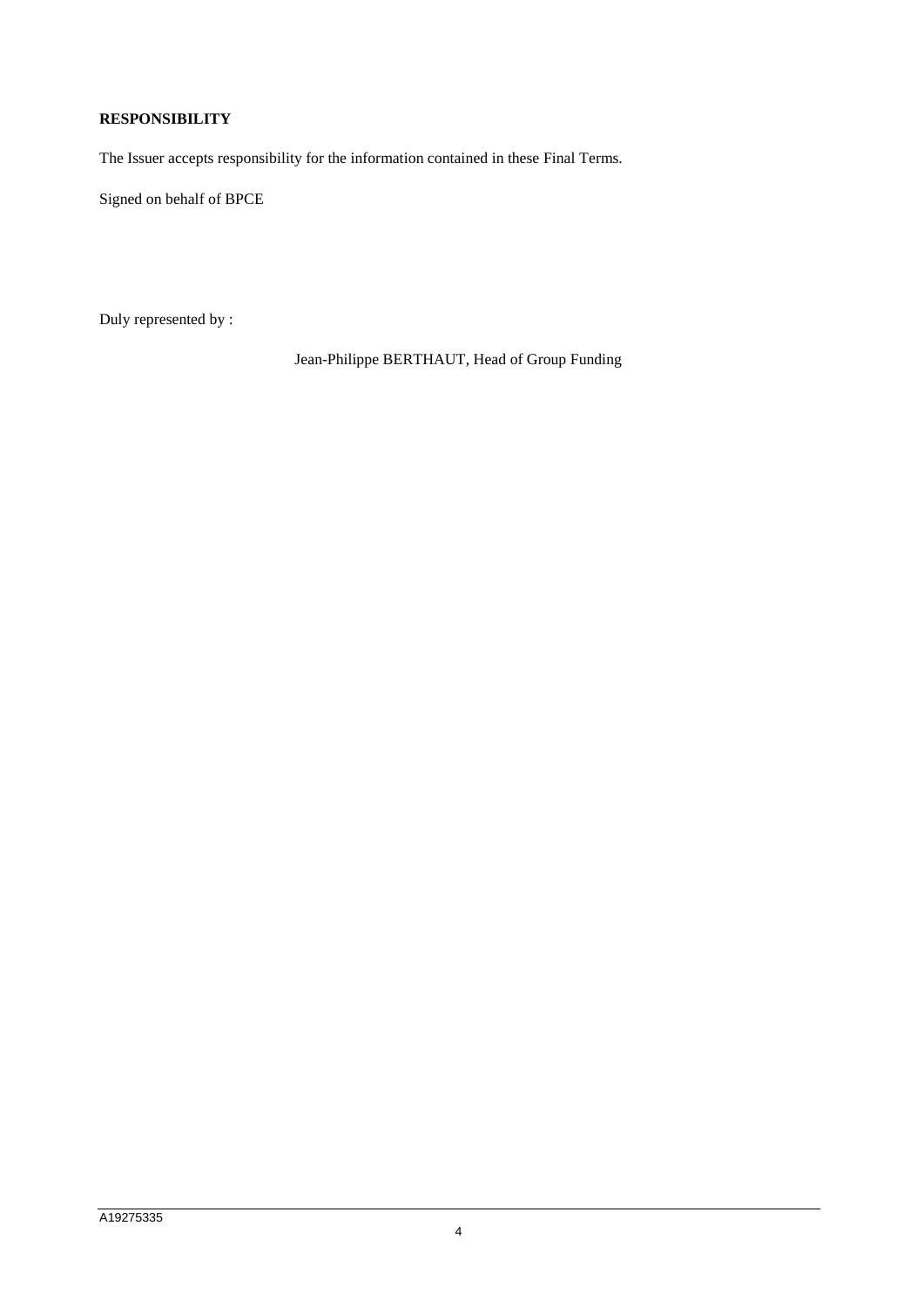## **PART B – OTHER INFORMATION**

#### **1. LISTING AND ADMISSION TO TRADING**

| (i) Listing and Admission to                                        | Application has been made by the Issuer (or on its behalf) for                                       |
|---------------------------------------------------------------------|------------------------------------------------------------------------------------------------------|
| trading:                                                            | the Notes to be listed and admitted to trading on Euronext Paris<br>with effect from the Issue Date. |
| (ii) Estimate of total expenses<br>related to admission to trading: | Euro 10,350                                                                                          |
|                                                                     |                                                                                                      |

#### **2. RATINGS**

Ratings: The Notes to be issued are expected to be rated:

S&P:A S&P is established in the European Union and registered under Regulation (EC) No 1060/2009, as amended.

#### **3. NOTIFICATION**

Not Applicable

#### **4. INTERESTS OF NATURAL AND LEGAL PERSONS INVOLVED IN THE ISSUE**

Save as discussed in "Subscription and Sale", so far as the Issuer is aware, no person involved in the offer of the Notes has an interest material to the offer.

#### **5. YIELD**

Indication of yield: 1.202 per cent. per annum

The yield is calculated at the Issue Date on the basis of the Issue Price. It is not an indication of future yield.

#### **6. OPERATIONAL INFORMATION**

| ISIN: |                                                                   | FR0012433878 |
|-------|-------------------------------------------------------------------|--------------|
|       | Common Code:                                                      | 116629518    |
|       | Depositaries:                                                     |              |
| (i)   | Euroclear France to act as<br>Central Depositary:                 | Yes          |
| (ii)  | Common Depositary for<br>Euroclear and Clearstream<br>Luxembourg: | Nο           |
|       |                                                                   |              |